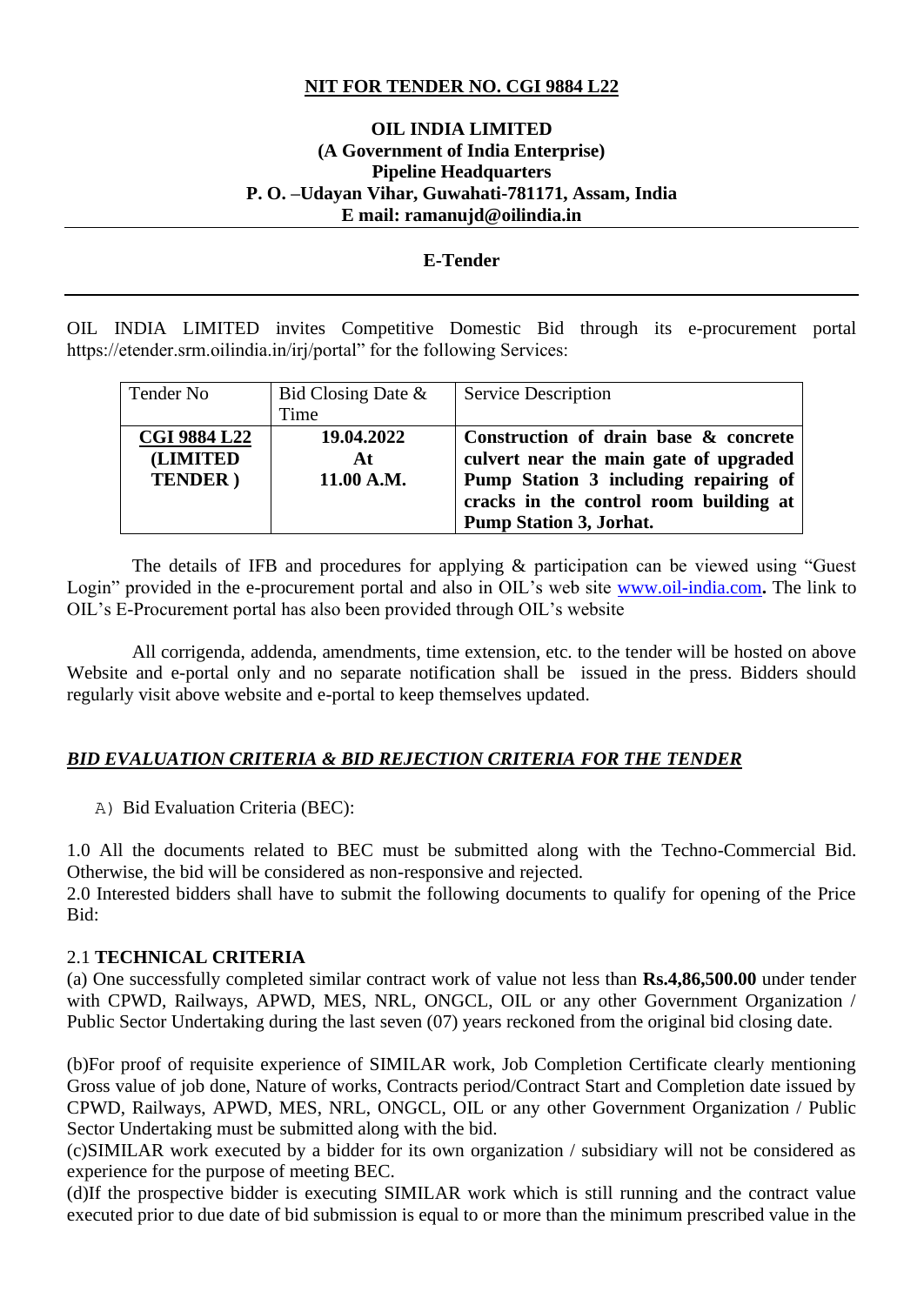BEC such experience will also be taken in to consideration provided that the bidder submits satisfactory work execution certificate issued by end user.

**"Similar work" mentioned in Paragraph 2.1 above means the following:**

# **Construction of RCC building/foundations/boundary wall.**

**Note: Experience of repairing / maintenance nature of above will not be considered for evaluation.**

# 2.1.1 **FINANCIAL CRITERIA**

a) Annual financial turnover as per Audited Annual Reports in any of preceding three (3) financial years, preceding scheduled bid opening date should be at least **Rs.2,92,000.00**

b) Net worth of firm/bidder must be positive for preceding financial/ accounting year.

**NOTE: -Considering the time required for preparation of Financial Statements, if the last date of preceding financial/ accounting year falls within the preceding six months reckoned from the original bid closing date and the Financial Statements of the preceding financial / accounting year are not available with the bidder, then the financial turnover of the previous three financial / accounting years excluding the preceding financial / accounting year will be considered. In such cases, the Net worth of the previous financial/ accounting year excluding the preceding financial/ accounting year will be considered. However, the bidder has to submit an affidavit/ undertaking certifying that the balance sheet/ Financial Statements for the financial year 2020-2021 (or as the case may be) has actually not been audited so far.**

For proof of Annual Turnover & Net worth any one of the following document must be submitted along with the bid: -

# i) A certificate issued by a practicing Chartered/Cost Accountant (with Membership Number and Firm Registration Number), certifying the Annual turnover & Net worth. *In addition to membership number & Firm Registration Number, UDIN is also to be specified in the certificate of Turnover & Net worth issued by the CA.*

## OR

ii) Audited Balance Sheet along with Profit & Loss account.

2.1.2 Bids must be valid for minimum 90 days from the date of Technical Bid opening. If bidder does not submit / declare bid validity period, it will be presumed that the bid validity is 90 days.

Note: In case of extension of Bid Opening Date, bid validity should be extended suitably by the bidder, as and when advised by OIL.

3.0The bids conforming to the specifications, terms and conditions stipulated in the tender documents and considered to be responsive after subjecting to Bid Evaluation Criteria will be considered for further evaluation given below:

i)To ascertain the inter-se-ranking, the comparison of the responsive bids will be made.

(ii)In case of identical lowest offered rate by more than 1 (one) bidder, the selection of priority-1 and priority-2 bidder will be made by draw of lots amongst the parties offering the same lowest price. The tender shall be awarded to priority-1 bidder only, but if priority-1 bidder fails to accept the LOI/found non-eligible/ fails to execute the job, then Company reserves the right to award the same to priority -2 bidder after taking management approval for the same.

iii)Company's internal estimate (IE) is prepared inclusive of all cost of materials, labours, tools & equipment, PPE, machinery and all taxes except PF & GST.PF can be reimbursed on submission of valid documents/voucher from appropriate authority.

(iv)Bidders must filled up the Technical compliance evaluation sheet for BEC / BRC and the format is attached under "Notes and Attachments" tab in the main bidding engine of OIL's e-Tender portal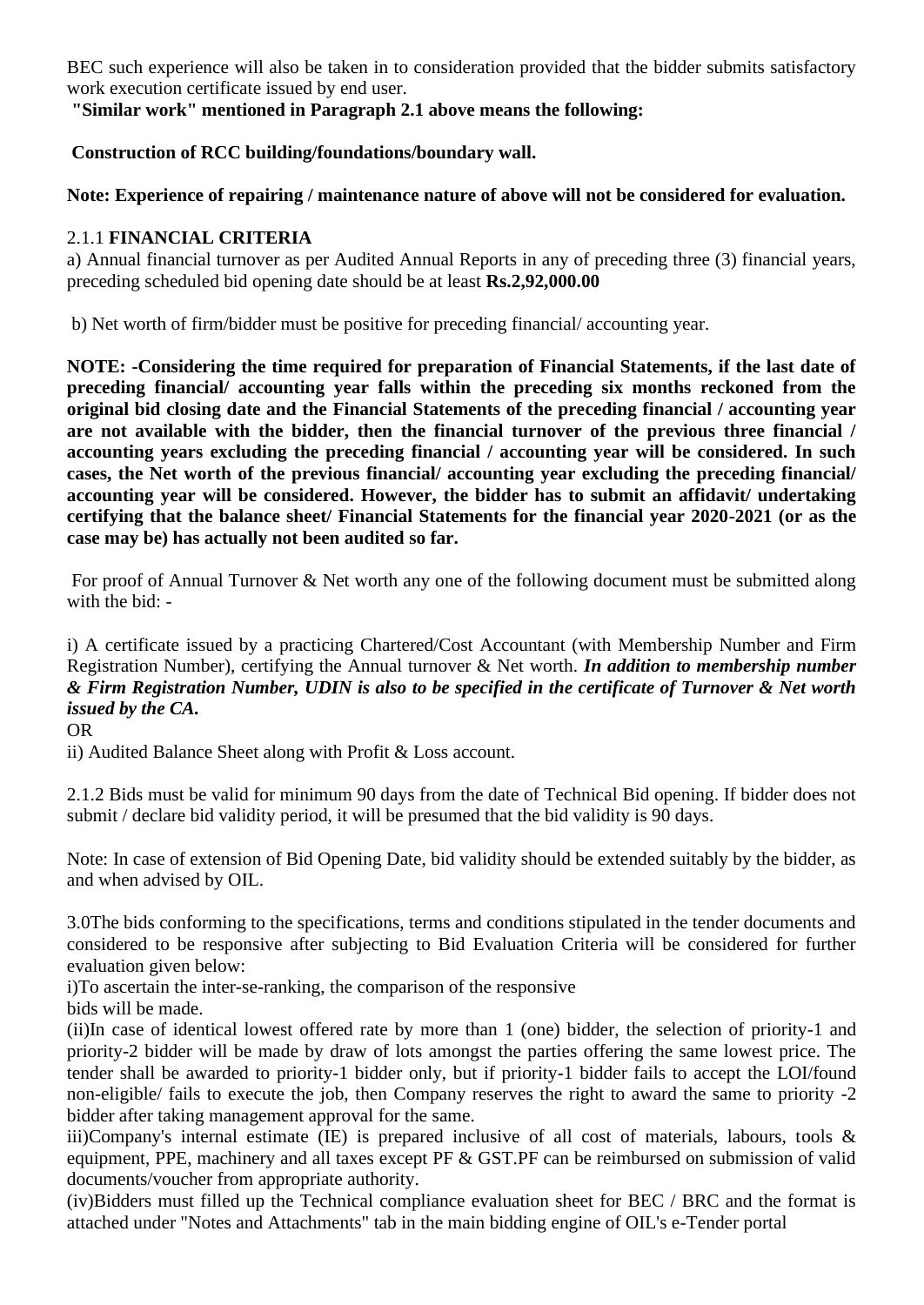"OIL registered "*A*", "*B*" and "C" bidders of Pipeline Department are exempted from submitting document fulfilling their experience & turnover criteria as well as depositing bid security amount as specified in the clause no 2.1, 2.1.1 of BID EVALUATION CRITERIA, providing submission of his/her/their "One-time Security deposit in the line with Integrated Procedure/Manual for Procurement of Goods and services clause no 43.2.

3.1 Other Information /Documents: All Bidders including OIL registered bidder with one time security deposit must have to furnish the following information with relevant documents wherever necessary:

- a) Tax Exemption Certificate, if any, if /applicable.
- b) PAN no.( photocopy of the PAN card required).
- c) Goods & Service Tax registration No.
- d) Bank account No. with name of Bank, Type of account, Bank address.
- e) P.F. Account No. / Code or affidavit for applying P.F as per Annexure-I
- F) ESI Registration Number.

## 4.0 **COMMERCIAL CRITERIA**

### a. **BID REJECTION CRITERIA (BRC):**

1.The tender is invited under SINGLE STAGE - COMPOSITE BID SYSTEM. The bidders shall submit both the "TECHNICAL" and "PRICED" bids through electronic form in the OIL's E-Procurement portal within the Bid Closing Date and Time stipulated in the E-Tender. The Technical Bid should be submitted as per Scope of Work & Technical Specifications along with all technical documents related to the tender and uploaded under "Technical Attachment" Tab only. Bidders must note that no price details should be uploaded in "Technical Attachment" Tab Page. Details of prices as per Price Bid format/Priced bid to be uploaded under "Notes and Attachment" Tab. A screen shot in this regard is shown below. Offer not complying with above submission procedure will be rejected as per Bid Rejection Criteria. In Bid opening, both Technical & Priced Bids will be opened.

2.Bid security shall be furnished as a part of the Techno Commercial Un-priced Bid. The amount of bid security should be as specified in the NIT. Any bid not accompanied by proper bid security will be summarily rejected.

3.Bid Documents / User Id & Password for OIL's E-Tender portal are not transferable. Bid submitted by parties who have not submitted the requisite tender fees will be rejected.

4.Any bid received in the form of Physical document/ Telex/Cable/Fax/E-mail will not be accepted.

5.Bidders must quote clearly and strictly in accordance with the price schedule outlined in Price Bidding Format attached under "Notes and Attachments" tab in the main bidding engine of OIL's e-Tender portal; otherwise the bid will be rejected. All other techno-commercial documents other than price details to be submitted with Un-priced Techno-Commercial Bid as per tender requirement in the c-Folder link (collaboration link) under "Technical RFx Response" Tab Page only.

6.There should not be any indication of price in the Un-priced Techno-Commercial Bid. If there is any indication of price in the Un-priced Techno-Commercial Bid, Such Bid will be rejected straightway.

7.Bidder must accept and comply with the following provisions as given in the tender document. Deviations to such provisions shall make the bid liable for rejection.

- a. Firm price
- b. EMD / Bid Bond
- c. Scope of work
- d. Specifications
- e. Price schedule
- f. Delivery / completion schedule
- g. Period of validity of bid
- h. Liquidated Damages
- i. Performance bank guarantee / Security deposit
- j. Guarantee of material / work